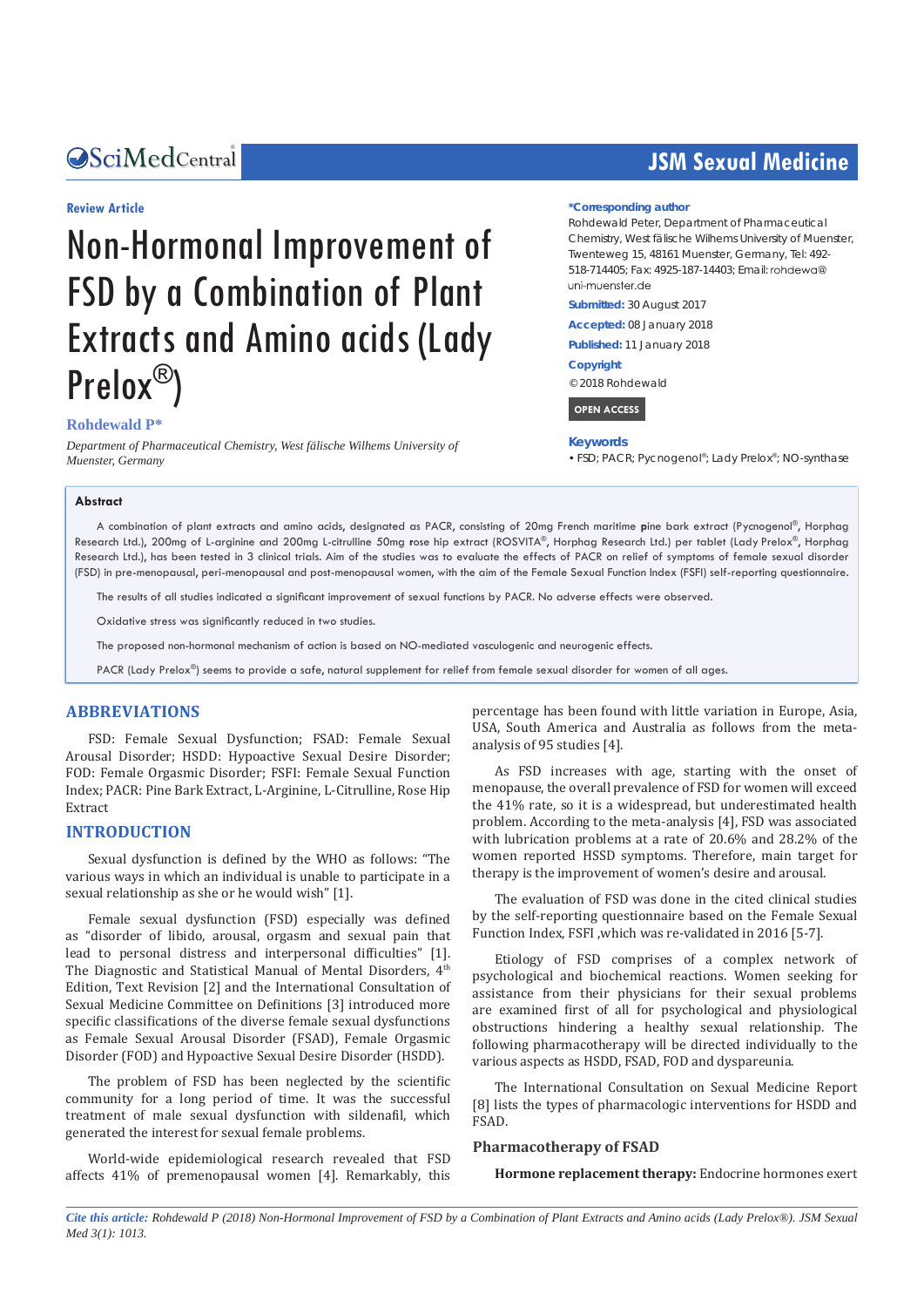# Central

a strong influence on FSAD. Declining production of hormones in menopause or androgen hormone deficiency may lead to FSAD.

Fading production of estradiol, causing alterations in vaginal structure and acidity, results in sexual discomfort [7]. Consequently, Hormone Replacement Therapy (HRT) is indicated. However, many women are reluctant to HRT because of serious unwanted effects. The topical application of sex hormones avoids the systemic problems of HRT and improves FSAD effectively [9- 11].

Low levels of testosterone have a negative impact on desire, arousal and orgasm [12]. Androgen deficiency is treated with testosterone patches and a transdermal cream, thereby increasing local testosterone levels, resulting in enhanced sexual arousal [13-17].

As a non-prescriptional supplement, Dehydroepieandrosterone (DHEA) is frequently recommended as its metabolisation delivers precursors to androgens and estrogens. It increases testosterone levels more than estrogen concentrations [16]. Use of DHEA is limited though by unwanted androgenic effects at high doses. However, DHEA applied intravaginally was effective in improving dyspareunia and libido without systemic androgenic effects [18-19].

Tibolone, a synthetic hormone, is metabolized to androgens as well as to estrogens. It improves FSAD and improves vaginal lubrication [20-25].

As there are frequently concerns about hormonal treatment, a variety of approaches aim at vasculogenic and neurogenic causes of FSD.

**The neurogenic approach:** Flibanserin inhibits serotonin secretion, which depresses sexual activity, and stimulates liberation of dopamine and noradrenaline [26-27]. Clinical trials with large numbers of women demonstrated statistically significant, but modest improvements in sexual desire [28]. Significant side effects as somnolence, dizziness, nausea and fatigue were observed in all clinical studies listed in the review of Lodise [29].

Further neurogenic pharmacological treatments with Bupropion, Trazodone, Melanocortin and Apomorphin have been reviewed by Kingsberg et al [8].

**The vasculogenic approach:** In analogy to treatment of male sexual disorder, the erectile dysfunction, numerous attempts were directed to increase the blood flow to female sexual organs.

Sildenafil relaxes smooth muscles by prolonging the stability of GMP, thereby increasing blood flow in clitoris and vagina. However, results of clinical studies were not absolutely convincing. Arousal and orgasm were improved in two studies, but no beneficial effects were reported in a third, larger study [30-32].

Following topical application, prostaglandin PGE1 [33] or a combination of vasodilators causes smooth muscle relaxation and improves arousal and orgasm [34].

The NO donor L-arginine, contained in ArginMax®, yielded positive results in treatment of FSD in clinical trials [35-36].

The vascular approach to stimulate arousal by enhancement of blood flow is not fully satisfying in treatment of FSD as the neurogenic component, desire, was not convincingly improved. A successful therapy of FSD has to consider the neurogenic and the vasculogenic approach simultaneously.

**Combination of the neurogenic and vasculogenic approach:** The branded extract from bark of the French maritime pine, Pycnogenol® (Horphag Research Ltd.), exerts vasculogenic effects by stimulating the NO producing endothelial nitric oxide synthase (e-NOS). Vasorelaxation and increased blood flow following oral intake of Pycnogenol® has been demonstrated in young volunteers [37].

Furthermore, neurogenic effects of the pine bark extract has been observed in clinical studies directed to climacteric disorders. In a randomized, double-blind, placebo-controlled study with 155 perimenopausal women (mean age 46), scores for sexual behavior from the Women Health Questionnaire [38] improved significantly  $(p<0.001)$  over a period of 6 months vs placebo after intake of 200mg/day Pycnogenol® [39]. Furthermore, libido improved significantly  $(p<0.05)$  according to the Menopause Symptoms Questionnaire after 100mg/day Pycnogenol® for 8 weeks in 38 women (mean age 46 years), whereas no changes were noted in the control group of 32 women with the same age [40].

Based on these improvements of sex life of menopausal women, a proprietary combination of 20mg Pycnogenol® with 200mg of the NO donors L-arginine and L-citrulline was developed to improve women's sex life and sexual function. 50mg rose hip extract was added to the combination to counteract oxidative stress. This combination, designated as PACR, tradename Lady Prelox® (Horphag Research Ltd), was successfully tested in 3 clinical studies. The evaluation of the efficacy of PACR was performed with the aid of the FSFI questionnaire, translated into Italian and Bulgarian language.

A study evaluating sexual function with the FSFI questionnaire with 100 premenopausal women, age between 37-45 years, was performed over a period of 8 weeks at the University of Siena, Italy [41]. All participants were instructed to follow a strict healthy lifestyle with diet, exercises and regular sleep. Half of the women received additionally 4 tablets Lady Prelox® daily. The total FSFI scores of the PACR group were significantly (p<0.05) higher compared to control. Scores under PACR increased from 15 at start to 28.5 and to 34 after 8 weeks. In the control group, the increase of FSFI was limited: From 15 at start to 23 at 4 and 8 weeks. Oxidative stress, expressed as plasma free radicals, decreased significantly with PACR intake. Reduction of oxidative stress in controls did not reach levels of significance.

In a randomized, double-blind, placebo-controlled study with 80 premenopausal women (age 40-50 years)**,** the increase of female sexual function was evaluated at the University of Sofia by the FSFI, following oral intake of 4 tablets Lady Prelox® [42]. Sexual function scores increased by 60% after 1 month and ending with a total score of 73% after 2 months. According to Rosen et al., [5] the value of 26.5 delineates functional from dysfunctional sexual function, so that the treatment for 2 months with Lady Prelox® normalized the sexual function of the participants.

The elevation of scores for the diverse domains as desire, arousal, lubrication, orgasm, satisfaction and pain reduction varied in a narrow range between 71 and 76%.

Further evaluation of women's health with the Women's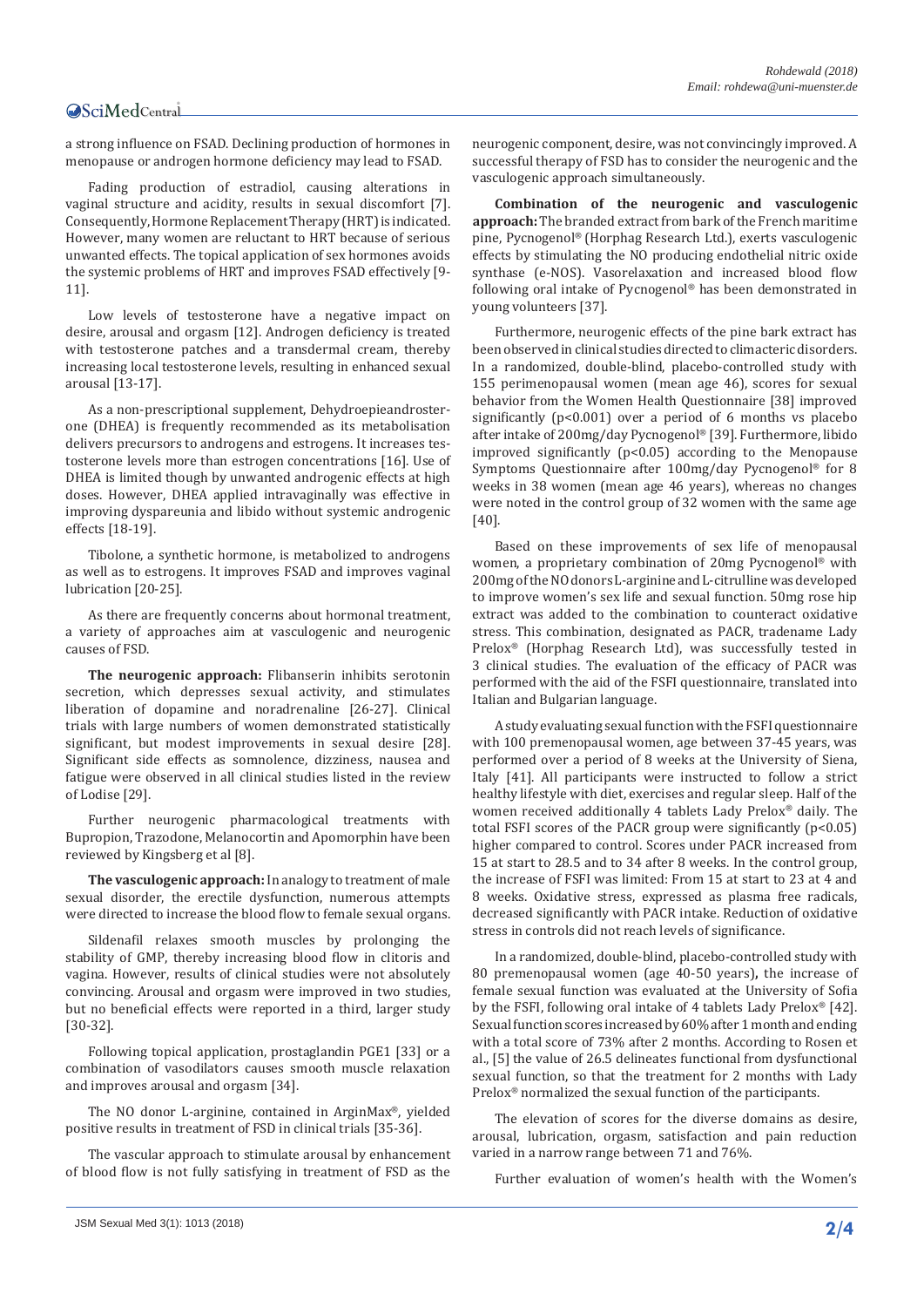## Central

Health Questionnaire [38] revealed an increase of scores for sexual behavior by 71% under PACR, in agreement with the results obtained by the FSFI questionnaire.

Total plasma antioxidant capacity increased significantly (p<0.05) versus placebo after 4 and 8 weeks of intake of PACR thus indicating a reduction of oxidative stress

In a single-blinded, placebo-controlled study at the University of Siena with 80 postmenopausal women, age 47-53 years, the PACR group received 4 tablets Lady Prelox® daily [43]. The scores from the nine item FSFI questionnaire increased in the PACR group from 44 to 70.9 after 4 weeks with a further small increase to 71.7 after 8 weeks. The scores for orgasm, satisfaction and diminished pain were almost doubled from 6 to 11 after 4 weeks.

No adverse effects exceeding climacteric symptoms were reported or observed in all 3 studies.

#### **DISCUSSION AND CONCLUSION**

The positive effect of PACR on FSD is based mainly on the activity enhancement of e-NOS [37,44]. The higher activity of e-NOS, coupled with a surplus of NO-donors (L-arginine and L-citrulline), delivers a high quantity of NO following neural stimulation of e-NOS. Result is a long lasting vasodilation in female organs after arousal. The vasculogenic effect of PACR on female sexual orgasm is in perfect agreement with the effect of Prelox®, consisting of Pycnogenol and L-arginine, on erectile dysfunction (ED) in men. Two randomized, double-blind, placebo-controlled, cross-over studies with patients suffering from ED demonstrated a tremendous, significant  $(p<0.01)$  improvement of erectile function [45,46].

The positive effects on desire could be related to the general enhancement of cognitive functions by Pycnogenol. The pine bark extract promotes learning and memory in animal experiments as well as in clinical studies [47-48]. The mechanisms for these neurogenic effects could be an improved blood circulation in brain as result of vasodilatation or an increase of neuronal activity by a NO-mediated biochemical reaction.

Pycnogenol does not influence hormonal secretion in women, as plasma concentrations of estradiol, follicle-stimulating hormone or dehydro-epiandrosterone are not significantly changed following intake of Pycnogenol [49,50]. Therefore, the improvement of FSD by PACR does not relate to hormonal effect.

The benefits of PACR result most probably from the combined action of the vasculogenic effects, mediated by NO, and the neurogenic effects.

#### **LIMITATIONS AND FUTURE RESEARCH**

Although the studies with PACR seem to offer an option for women looking for a non-hormonal, natural alternative to hormone therapy or pharmacotherapy with drugs, more well designed double-blind, placebo-controlled studies are needed to extend the basis of knowledge about PACRs actions and clinical effects. Studies on other non-caucasian populations or on women with defined problems as diabetes, hypertension or depression are needed to enlarge the data base for safety and efficacy.

In conclusion, the clinical studies with Pycnogenol and PACR suggest that PACR offers a safe and non-hormonal option for relieving FSD in pre-menopausal, peri-menopausal and postmenopausal women.

#### **REFERENCES**

- 1. [Basson R, Berman J, Burnet A, Derogatis L, Ferguson D, Fourcroy J, et](https://www.ncbi.nlm.nih.gov/pubmed/10688001)  [al. Report of the international consensus development conference of](https://www.ncbi.nlm.nih.gov/pubmed/10688001)  [female sexual dysfunction: definitions and classifications. J Urol. 2000;](https://www.ncbi.nlm.nih.gov/pubmed/10688001)  [163: 888-893.](https://www.ncbi.nlm.nih.gov/pubmed/10688001)
- 2. American Psychiatric Association, Diagnostic and statistical manual of mental disorders. 4th ed, text rev. Washington, DC; American Psychiatric Association; 2013.
- 3. [McCabe MP, Sharlip ID, Atalla E, Balon R, Fisher AD, Laumann E et al.](https://www.ncbi.nlm.nih.gov/pubmed/26953828)  [Definitions of sexual dysfunctions in women and men: a consensus](https://www.ncbi.nlm.nih.gov/pubmed/26953828)  [statement from the Fourth International Consultation on Sexual](https://www.ncbi.nlm.nih.gov/pubmed/26953828)  [Medicine 2015. J Sex Med. 2016; 13: 135-143.](https://www.ncbi.nlm.nih.gov/pubmed/26953828)
- 4. [Mc Cool ME, Zuelke A, TheurichMA, Knuettel H, Ricci C, Apfelbacher](https://www.ncbi.nlm.nih.gov/pubmed/27871953)  [C. Prevalence of Female Sexual Dysfunction Among Premenopausal](https://www.ncbi.nlm.nih.gov/pubmed/27871953)  [Women: A Systematic Review and Meta-Analysis of Observational](https://www.ncbi.nlm.nih.gov/pubmed/27871953)  [Studies. Sex Med Rev. 2016; 4: 197-212.](https://www.ncbi.nlm.nih.gov/pubmed/27871953)
- 5. [Rosen R, Brown C, Heiman J, Leiblum S, Meston C, Shabsigh R, et al](https://www.ncbi.nlm.nih.gov/pubmed/10782451)  [. The Female Sexual Function Index \(FSFI\): a multidimensional self](https://www.ncbi.nlm.nih.gov/pubmed/10782451)[report instrument for the assessment of female sexual function. J Sex](https://www.ncbi.nlm.nih.gov/pubmed/10782451)  [Marital Ther. 2000; 26: 191-208.](https://www.ncbi.nlm.nih.gov/pubmed/10782451)
- 6. [Stephenson KR, Toorabally N, Lyons L, Meston C. Further Validation](https://www.ncbi.nlm.nih.gov/pubmed/26098130)  [of the Female Sexual Function Index: Specificity and Associations with](https://www.ncbi.nlm.nih.gov/pubmed/26098130)  [Clinical Interview Data. J Sex Marital Ther. 2016; 42: 448-461.](https://www.ncbi.nlm.nih.gov/pubmed/26098130)
- 7. [Berman JR. Physiology of female sexual function and dysfunction. Int J](https://www.ncbi.nlm.nih.gov/pubmed/16391543)  [Impot Res. 2005; 17: 44-51.](https://www.ncbi.nlm.nih.gov/pubmed/16391543)
- 8. [Kingsberg SA, Althof A, Simon JA, et al. Female Sexual Dysfunction](https://www.ncbi.nlm.nih.gov/pubmed/29198504)  [– Medical and Psychological Treatments, Committee 14. J Sex Med.](https://www.ncbi.nlm.nih.gov/pubmed/29198504)  [2017; 14: 1463-1491.](https://www.ncbi.nlm.nih.gov/pubmed/29198504)
- 9. [Labrie F, Cusan L, Gomez JL, Cote I, Berube R, Belanger P, et al. Effect](https://www.ncbi.nlm.nih.gov/pubmed/18820592)  [of one-week treatment with vaginal estrogen preparations on serum](https://www.ncbi.nlm.nih.gov/pubmed/18820592)  [estrogen levels in postmenopausal women. Menopause. 2009; 16: 30-](https://www.ncbi.nlm.nih.gov/pubmed/18820592) [36.](https://www.ncbi.nlm.nih.gov/pubmed/18820592)
- 10.[Davis SR, Braunstein GD. Efficacy and safety of testosterone in the](https://www.ncbi.nlm.nih.gov/pubmed/22304681)  [management of hypoactive sexual desire disorder in postmenopausal](https://www.ncbi.nlm.nih.gov/pubmed/22304681)  [women. J Sex Med. 2012; 9: 1134-1148.](https://www.ncbi.nlm.nih.gov/pubmed/22304681)
- 11.[Fernandes T, Costa-Paiva LH, Pinto-Neto AM. Efficacy of vaginally](https://www.ncbi.nlm.nih.gov/pubmed/24612478)  [applied estrogen, testosterone, or polyacrylic acid on sexual function](https://www.ncbi.nlm.nih.gov/pubmed/24612478)  [in postmenopausal women: a randomized controlled trial. J Sex Med.](https://www.ncbi.nlm.nih.gov/pubmed/24612478)  [2014; 11: 1262-1270.](https://www.ncbi.nlm.nih.gov/pubmed/24612478)
- 12.[Davis SR. Androgens and female sexuality. J Gend Specif Med. 2000;](https://www.ncbi.nlm.nih.gov/pubmed/11253235)  [3: 36-40.](https://www.ncbi.nlm.nih.gov/pubmed/11253235)
- 13.[Braunstein GD, Sundwall DA, Katz M, Shifren JL, Buster JE, Simon JA,](https://www.ncbi.nlm.nih.gov/pubmed/16043675)  [et al. Safety and efficacy of a testosterone patch for the treatment of](https://www.ncbi.nlm.nih.gov/pubmed/16043675)  [hypoactive sexual desire disorder in surgically menopausal women:](https://www.ncbi.nlm.nih.gov/pubmed/16043675)  [a randomized, placebo-controlled trial. Arch Intern Med. 2005; 165:](https://www.ncbi.nlm.nih.gov/pubmed/16043675)  [1582-1589.](https://www.ncbi.nlm.nih.gov/pubmed/16043675)
- 14.[Davis SR, van der Mooren MJ, van Lunsen RH, Lopes P, Ribot C, Rees](https://www.ncbi.nlm.nih.gov/pubmed/16735935)  [M, et al. Efficacy and safety of a testosterone patch for the treatment of](https://www.ncbi.nlm.nih.gov/pubmed/16735935)  [hypoactive sexual desire disorder in surgically menopausal women: a](https://www.ncbi.nlm.nih.gov/pubmed/16735935)  [randomized, placebo-controlled trial. Menopause. 2006; 13: 387-396.](https://www.ncbi.nlm.nih.gov/pubmed/16735935)
- 15.[Hayslett RL, Nykamp D. Sexual Dysfunction in Women. US Pharm.](https://www.uspharmacist.com/article/sexual-dysfunction-in-women)  [2015; 40: 46-49.](https://www.uspharmacist.com/article/sexual-dysfunction-in-women)
- 16.[Panjari M, Davis SR. DHEA for postmenopausal women: a review of](https://www.ncbi.nlm.nih.gov/pubmed/20089375)  [the evidence. Maturitas. 2010; 66: 172-179.](https://www.ncbi.nlm.nih.gov/pubmed/20089375)